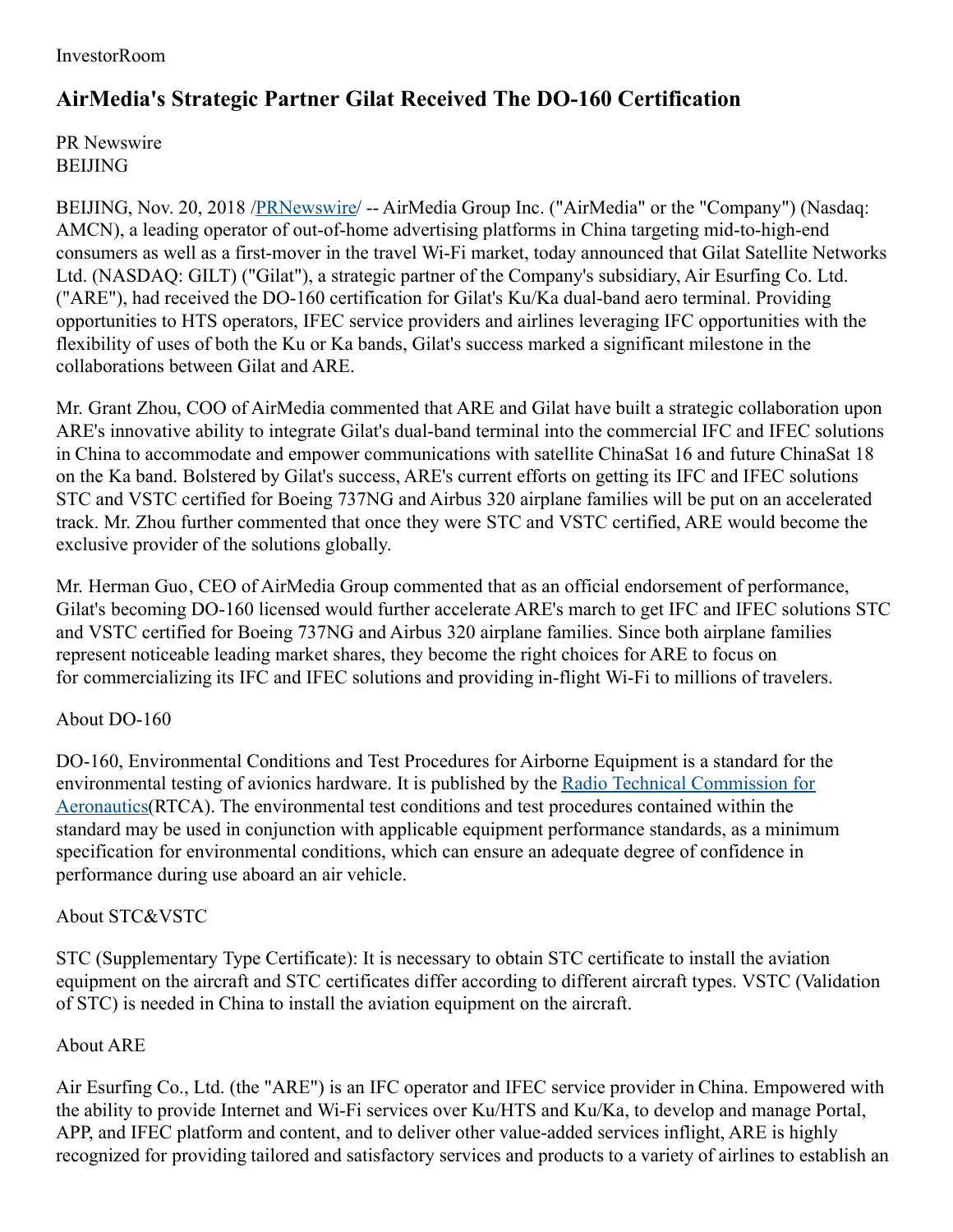## ecosystem evolving around inflight connectivity.

## About Gilat

Gilat Satellite Networks Ltd. (NASDAQ: GILT, TASE: GILT) is a leading global provider of satellite-based broadband communications. With 30 years of experience, Gilat designs and manufactures cutting-edge ground segment equipment, and provides comprehensive solutions and end-to-end services, powered by Gilat's innovative technology. Delivering high value competitive solutions, Gilat's portfolio comprises of a cloud based VSAT network platform, high-speed modems, high performance on-the-move antennas and high efficiency, high power Solid State Amplifiers (SSPA) and Block Upconverters (BUC).

## About AirMedia Group Inc.

Incorporated in 2007 and headquartered in Beijing, China, AirMedia Group Inc. (AMCN) is an operator of out-of-home advertising platforms in China targeting mid-to-high-end consumers as well as a first-mover in the travel Wi-Fi market. AirMedia sells advertisements on the routes operated by several Chinese airlines and at Sinopec's service stations in China. AirMedia also has concession rights to operate the Wi-Fi systems on trains administered by eight railway administrative bureaus in China as well as on many long-haul buses in China. For more information, please visit [http://www.airmedia.net.cn](http://www.airmedia.net.cn/).

## Forward-Looking Statements

This announcement contains forward-looking statements within the meaning of the safe harbor provisions of the Private Securities Litigation Reform Act of 1995. All statements other than statements of historical fact in this announcement are forward-looking statements, including but not limited to, the Company's business strategies and initiatives as well as the Company's business plans; the Company's future business development, results of operations and financial condition; expected changes in the Company's revenue and certain cost or expense items; trends and competition in China; general economic and business conditions in China; and other risks detailed in the Company's filings with the Securities and Exchange Commission. These forward-looking statements involve known and unknown risks and uncertainties and are based on current expectations and projections about future events and financial trends that the Company believes may affect its financial condition, results of operations, business strategy and financial needs. Investors can identify these forward-looking statements by words or phrases such as "may," "will," "expect," "anticipate," "aim," "estimate," "intend," "plan," "believe," "potential," "continue," "is/are likely to" or other similar expressions. The Company undertakes no obligation to update forward-looking statements to reflect subsequent occurring events or circumstances, or changes in its expectations, except as may be required by law. Although the Company believes that the expectations expressed in these forward-looking statements are reasonable, it cannot assure you that such expectations will turn out to be correct, and the Company cautions investors that actual results may differ materially from the anticipated results.

For more information, please contact:

Company Contact:

Yan Liu Director, Investor Relations AirMedia Group Inc. Tel: +86-10-8460-8678 Email: [ir@ihangmei.com](mailto:ir@ihangmei.com)

Investor Contact: